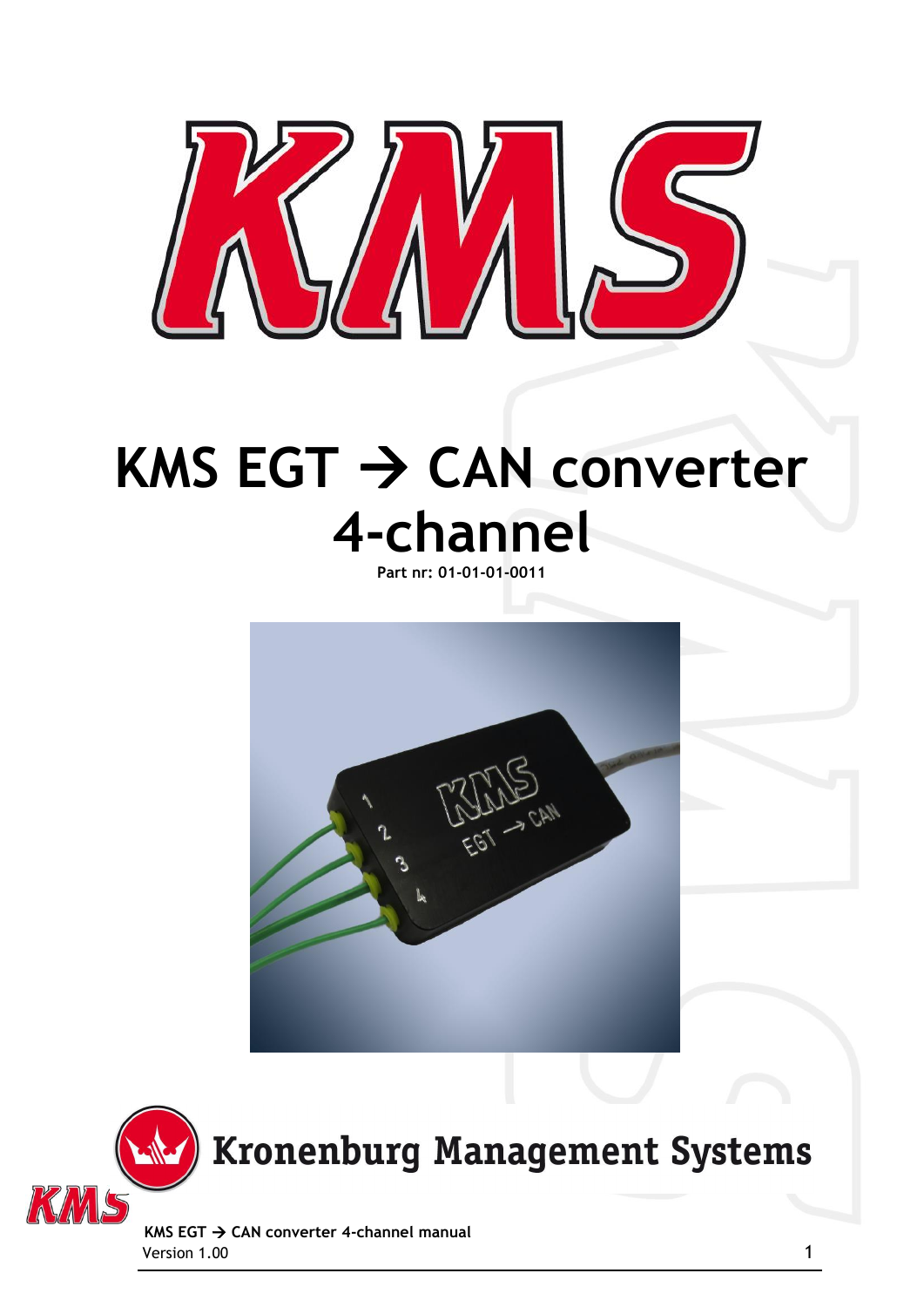**This document contains detailed information about the KMS EGT CAN converter 4-channel. Additional information, user manuals, wiring examples and software can be found on our website: http://kms.vankronenburg.nl or on the software CD included with the ECU.** 

The KMS EGT $\rightarrow$  CAN converter 4-channel enables users to measure and monitor temperature using four K-type thermocouple sensors. As the KMS EGT to CAN converter is not equipped with a display (unlike the KMS EGT display kit), monitoring the 4-channel inputs can be done on the KMS CAN display, KMS motormanagment software or data logging.

The KMS EGT 4-channel CAN module has a temperature range from 0 to 1200 ºC with an accuracy of ±1%. This means that it's also possible to use the thermocouple sensors for measuring other temperatures beside EGT, for example for oil-, air-, brake- or watertemperature.

## **Contents of the package**

- 1 KMS EGT  $\rightarrow$  CAN converter 4-channel
- 1 KMS CAN extension hub 2m
- 1 Instruction manual

## **Installation of the EGT CAN converter 4-channel**

The KMS EGT  $\rightarrow$  CAN converter 4-channel is splash waterproof. However it's best to place it in a dry place where temperatures don't exceed 65°C.

**Warning**: don't place the EGT CAN module and wires near any 'high powered' cables (sparkplug leads, etc), because of electrical interference.

There are four green thermocouple connectors and one black CAN-bus connector coming out on both sides of the EGT  $\rightarrow$  CAN converter 4-channel. The connection of these wires and connecters is as follows:

- Male black 4-pole connector (binder type): Communication to CAN bus
- Female Green 2-pole connector (K-type): Connection to K-type thermocouple
	- Green PTFE cable: Consists of two wires:
		- o Green wire: + signal from K-type thermocouple
		- o White wire: signal from K-type thermocouple

Input numbers are indicated on the EGT  $\rightarrow$  CAN converter housing for each thermocouple cable.

Wiring of the black 4-pole CAN-bus connector is as follows:

| Pin nr | Colour       | <b>Function</b> |
|--------|--------------|-----------------|
|        | Red          | 12V supply      |
|        | <b>Black</b> | Ground          |
|        | White        | Can High $(+)$  |
|        | Green        | Can Low $(-)$   |





**KMS EGT → CAN converter 4-channel manual** Version 1.00 2

Front of the male CAN connector: Front of the female CAN contra connector: